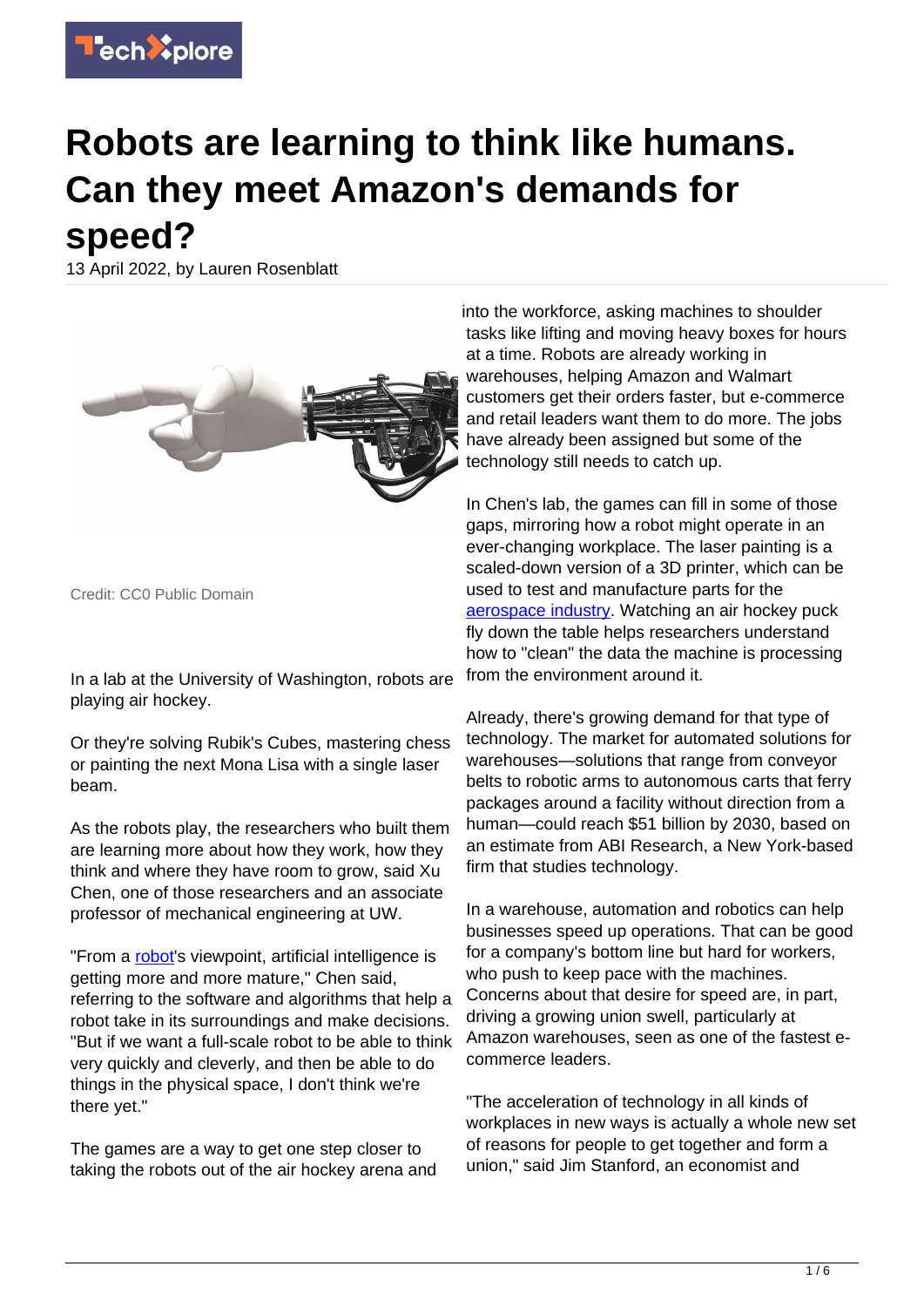

director of the Center for Future Work, a progressive making its calculation. economic research firm.

"I'm not surprised that technology is a factor in what would motivate workers to want a union," added Lisa Kresge, who studies the intersection of tech and work at the University of California, Berkeley. "Because it's increasingly a factor that's affecting their lives."

# **Automated solutions**

Venture capital interest in automation saw a spike starting in 2016, when investors handed off more than \$2 billion to companies working on automated solutions. In the first half of last year, investors had pledged \$1.4 billion to the industry, according to data from research firm Crunchbase.

"There's a lot of tasks that need to be solved," said Jeff Burnstein, president of the Association for Advancing Automation. "One of the exciting things now is companies are popping up who are only focusing on specific areas."

Autonomous robots at Amazon sites covered more than 1 billion miles last year, moving packages alongside human co-workers. When a bin arrives at a worker's stowing station, a software system will shine a light on spots to avoid, helping to calculate the most efficient way to fit items in and around one another. An algorithm later determines—and delivers—the right amount of tape needed to seal upthe same issues are only going to become each order.

Amazon says its robots allowed the company to store 40% more inventory in its fulfillment centers. With the product easily on hand, it can shorten the time between when a customer orders, and when the package arrives at their doorstep.

Walmart estimates the same cost and efficiency savings, citing a high-tech distribution center that moves 40% more product than a traditional facility. In its high-tech grocery distribution center in Shafter, California, Walmart uses an algorithm to determine how to arrange cases of fruits and vegetables to maximize the space on a pallet or trailer. To avoid any crushed strawberries, the software accounts for each item's density when

Last year, Walmart announced it was planning to implement high-tech solutions in 25 of its 42 regional distribution centers. "In short, this is a game changer," it wrote in a July 2021 blog post. "This first-of-its kind tech when applied at our scale is revolutionary."

# **Where tech falls short**

Automation isn't for everyone—particularly businesses that operate on a small scale, said Rich O'Connor, vice president of storage and automation with Raymond West, a company with operations in Auburn that makes forklifts and other warehouse equipment, and helps customers integrate automated technologies into their operations. Raymond West, a subsidiary of Toyota, provides conveyors for Amazon's last-mile delivery service.

Before turning to new tech, O'Connor said companies should look at how they operate and find parts of the process that could work better. A large pile of products sitting in a corner of the warehouses is usually a good place to start, he said.

Introducing automation can take anywhere from six months to two years.

"If we simply automate a bad process, then typically expanded," O'Connor said.

Warehouse robots like the ones Amazon and Walmart use have one major blind spot: picking through items of different shapes and sizes.

That's where the human brain is still needed.

"We can do so many diverse kinds of processing that it's nearly impossible—if not actually impossible—to replicate," said Ashish Banerjee, an engineering professor at the University of Washington. "A lot of what we do comes from years of experience and intuition, so getting any robot to be that knowledgeable, that diverse in its processing and distribution capabilities, is extremely challenging."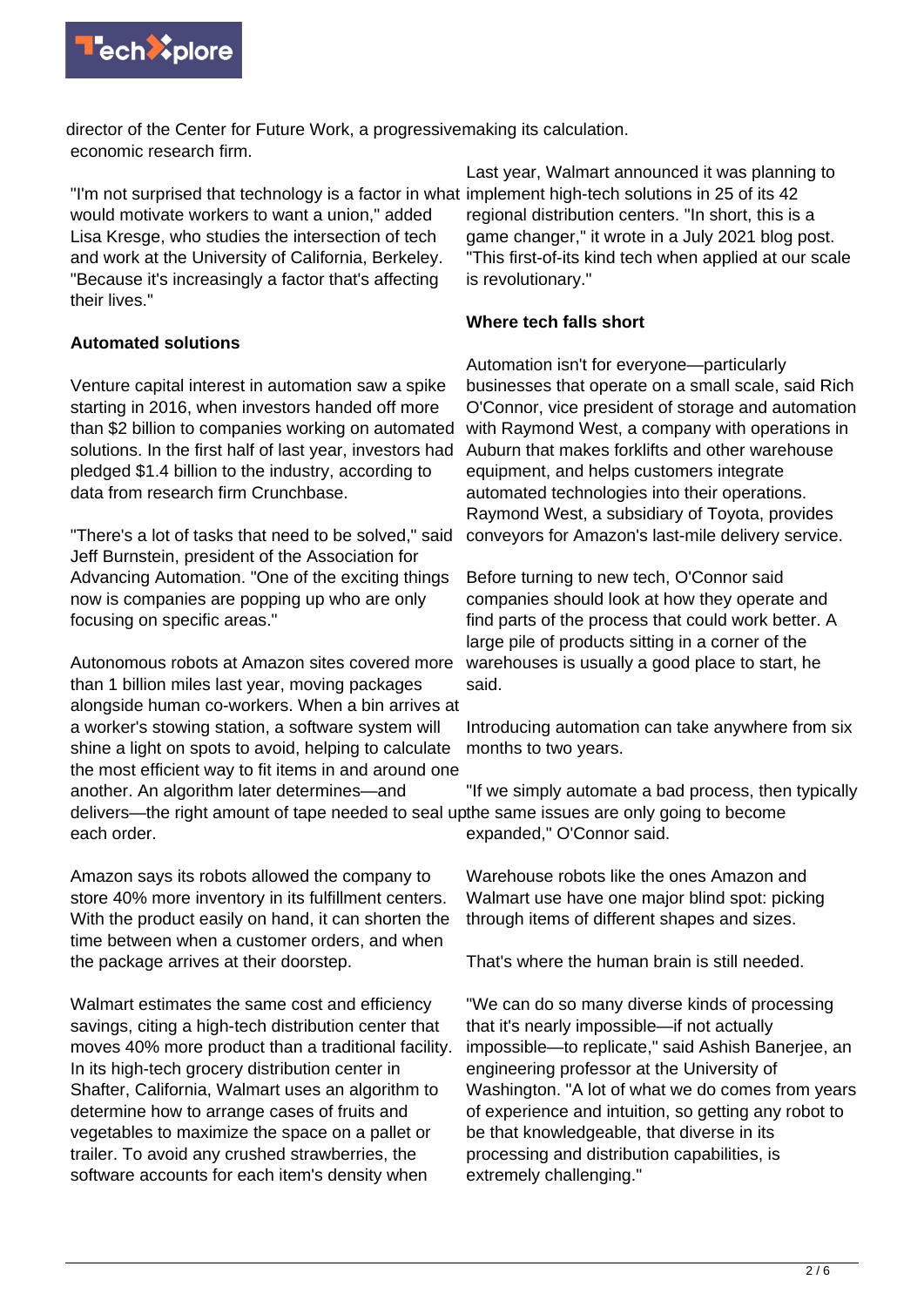

A robot can perform well in a warehouse that has consistency, Banerjee said. The types of products coming in are the same, the layout of the building is arrive at his station with items to pick and send the same, and its tasks are usually the same. Seasonal spikes—like lawn chairs in the summer and snowblowers in the winter—can get tricky.

Technologists are working on ways to use AI and other software to help robots determine what an item is and decide what action it should take, Banerjee said. In the meantime, humans are still needed, if only to supervise.

For the human workers in a warehouse, that of their time, said O'Connor from Raymond West.

One worker might spend 50-60% of their day walking to the items they are meant to pick. Automated solutions, like mobile robots, that bring goods to a human worker, can reduce travel time to work for its employees, sometimes to an just 10-15% of the workers day, O'Connor said, freeing up those minutes for more picking.

### **Working with the machines**

Jason Anthony doesn't normally notice the robots moving packages around him.

A picker at the JFK8 Amazon warehouse in Staten Island, New York, Anthony estimates he is expected to move an item every nine seconds.

He's the fourth stop in the streamlined warehouse process. A truck drops the merchandise off, a stower puts the item in a bin, a network of conveyor belts and autonomous robots move that bin around the warehouse, and then it gets to Anthony, who grabs the correct item to fill an order, scans it and sends it to a packer, before it heads back out the warehouse.

An algorithm determines which packages get to Anthony at one time. They range in size from a bottle of hand sanitizer to a 50-pound item, with little warning of what's to come.

In Charlotte, North Carolina, Jonathan Schenkel noticed the robots he worked with had a uniquely human problem: They have slow days.

Schenkel, who used to work as a picker at an Amazon fulfillment center, would wait for a robot to along. There were days when the robots would scoot around quickly; as soon as he picked the right items from one robot, another would slide in to take its place. But other days, the robots could be sluggish.

If a robot was running behind, Schenkel would look at a screen at his workstation that alerted him when another one was on its way.

task—"picking," in industry lingo—takes up a majorityecond, five to 10 minutes of lag time for one robot At a warehouse that measures productivity by the could have a big impact on Schenkel's average pace of work for the day.

> Amazon has been criticized for using robots and other automated solutions to increase the pace of unsustainable rate, but Schenkel said he liked to work with the machines.

Before starting at the fulfillment center, he had worked at an Amazon sortation center, where associates sort customer orders by final destination and get them on trucks for delivery. There, instead of teaming up with robots, he would have to sort through the packages as they arrived on a conveyor belt.

He transferred from one center to the other in search of more hours. But after seven months at the fulfillment center, Amazon let him go.

Managers told him he wasn't keeping up with the pace of work and had too many errors as he filled orders. Schenkel said the company increased the expected pace of work, up more than 100 items per hour, and as he pushed himself to work faster, he knew the number of mistakes would also increase.

Schenkel said he asked repeatedly to switch to a different role in the warehouse, recognizing he wasn't matching the pace of work. The company said no.

Now, he's looking for other jobs. He's open to another warehouse role but said his search won't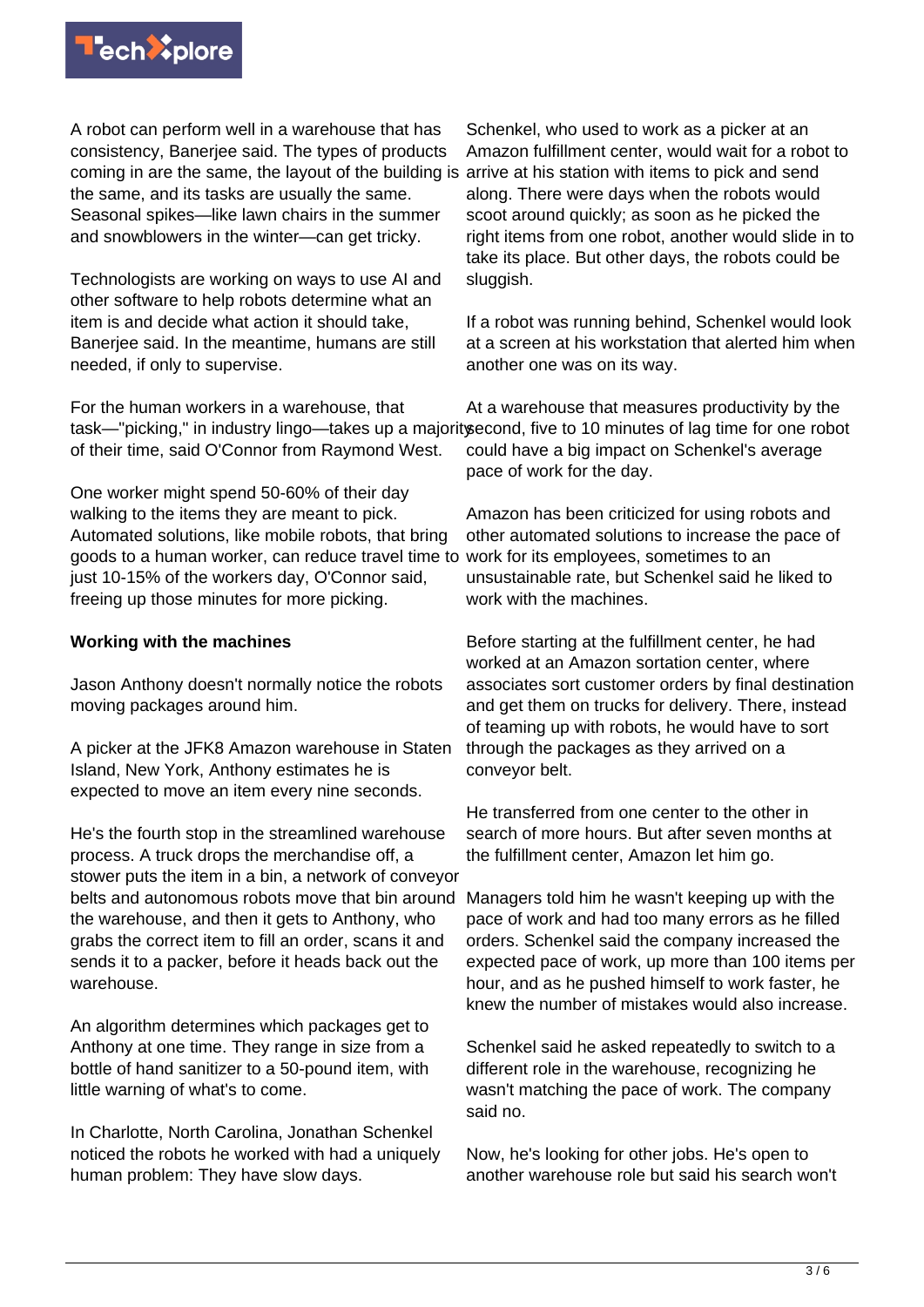

include Amazon.

# **The labor equation**

In Staten Island, Anthony moves quickly during his shifts and while he doesn't notice the robots that are working alongside him, he says he does feel the digital eyes of the software systems Amazon has set up to keep tabs on workers.

That system has offered him some clarity on how fast he's moving—he can check his own pace on a machine in the break room—but it has also led to a tense work environment where he and his colleagues worry about taking a drink of water or going to the bathroom.

It's one of the reasons Anthony decided to join the effort to unionize.

"We could be tracked by our supervisors from the moment that we log in to our stations to the moment that we leave," Anthony said. Asked if the technology helps ease some of the burden of his job, he said "there's nothing that makes my job easy."

Workers at the Staten Island facility where Anthony works voted April 1 to form the first union at an Amazon facility in the U.S. Amazon is planning to dispute the results of the election but, if the outcome is not overturned, the company and the labor union will now start to negotiate a contract. Workers at the facility are looking for better pay and **All eyes on Amazon** better working conditions, including around the pace of work.

Unions generally don't want to stop technology, said Stanford from the Center for Future Work. Instead, they want to have "bargaining power to get at Amazon facilities in the state. The most recent some benefits."

Benefits like guaranteed notice of changes to come. A requirement that local workforces should be included in discussions around new types of technology. Access to training and retraining. Assurances that workers will know how to use the machines safely. Severance packages if they are automated out of a job.

"All of the bread-and-butter issues that unions are trying to negotiate around technology are all about ensuring that it is applied fairly and safely, and the costs and benefits are shared," Stanford said.

The Culinary Workers Union Local 226 in Las Vegas recently negotiated contract language requiring employers to provide up to six months' notice before the implementation of new technology, free training and a bonus package that includes six months of health benefits if a worker's job is displaced by automation.

The Transportation Trades Department, AFL-CIO, which represents 37 unions, is pushing federal lawmakers to start preparing for the introduction of fully autonomous vehicles. It wants to ensure that if workers are displaced, they're offered jobs at the same pay scale at their prior position, department President Greg Regan said.

The United Food and Commercial Workers International Union, which represents workers in grocery, meat packing and other front-line industries, condemned Amazon recently for investing in contactless checkout technology, a step toward eliminating the need for checkers.

Stanford from the Centre for Future Work doesn't think Amazon would make concessions around new technology on its own. It "will only do that if they are pushed."

Washington labor officials have also been paying attention to Amazon's warehouse operations. The state Department of Labor and Industries has filed four citations related to unsafe working conditions citation, from a warehouse in Kent, found 10 of the 12 work processes evaluated "create a serious hazard for work-related back, shoulder, wrist and knee injuries."

The department connects the risk of injury to the pace of work. Beth Gutelius, research director of the Center for Urban Economic Development at the University of Illinois Chicago, connects the pace of work to the use of robots.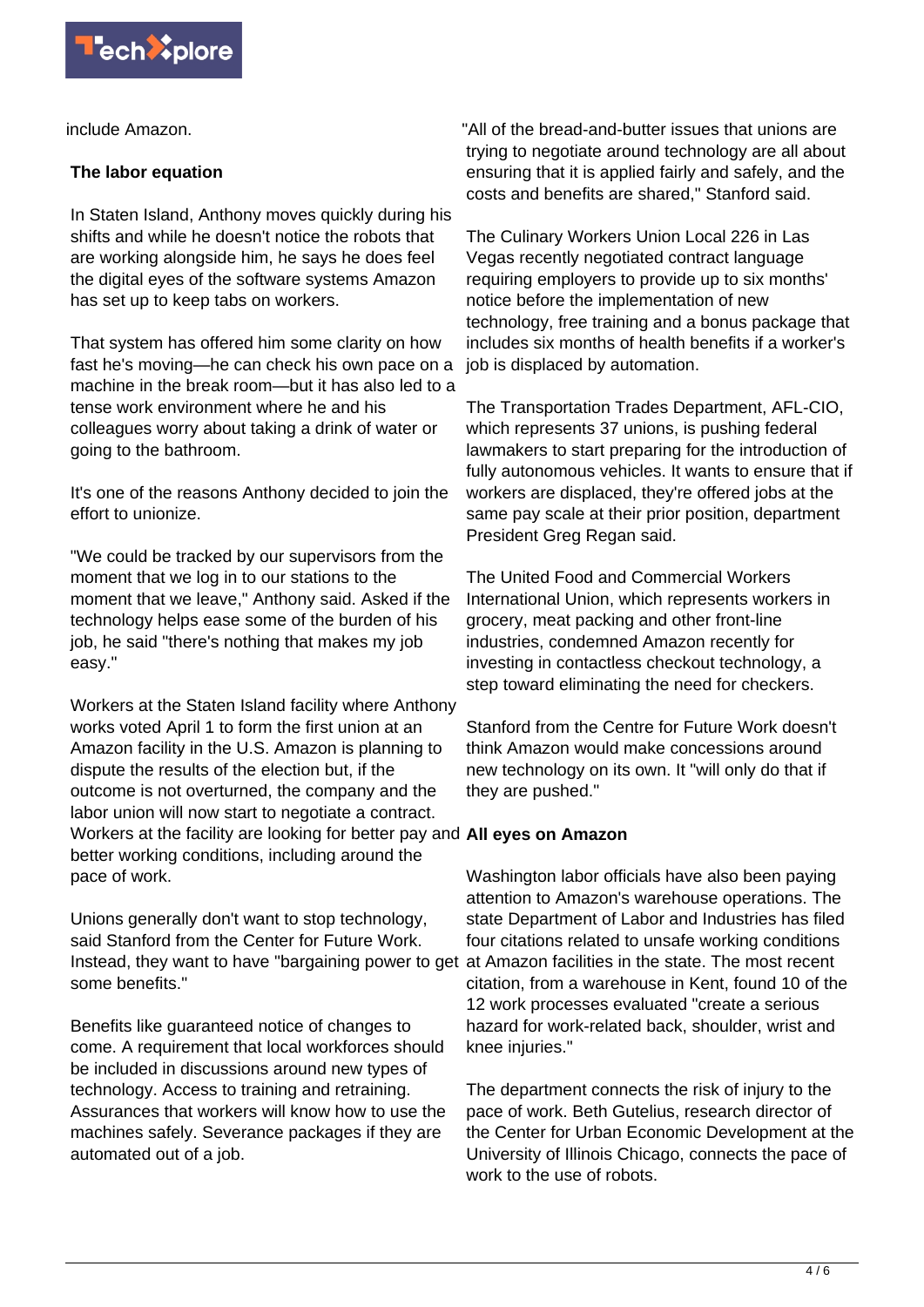

It's not that robots inherently make work more dangerous, she said. It's how Amazon and similar companies use them to set expectations for its workers.

"There are many technologies that could take out some of those risks, lower the risks (and) the hazards of being a warehouse worker," she said. "The problem is the choices the employers are making ... are canceling out all those opportunities."

Amazon has committed to reducing incident rates by 50% by 2025, Amazon spokesperson Kent Hollenbeck said. And it's going to use technology to for service," he said. "If you're going to compete get there, Jeff Bezos told shareholders in his last letter as CEO before stepping down.

It agreed to spend \$66 million to create technology that will prevent collisions of forklifts and other industrial vehicles and is working to "invent solutions" to reduce musculoskeletal injuries for new employees. In a nod to software, it is using algorithms to automate staffing schedules in a way ©2022 The Seattle Times. that rotates employees among jobs, reducing stress Distributed by Tribune Content Agency, LLC. from repetitive motion.

"We have never failed when we set our minds to something, and we're not going to fail at this either," Bezos told shareholders.

## **Setting the standard**

Amazon's business model, multiple revenue streams and high-profile status makes the company an "outlier" compared with other warehouses—and that could be pushing the narrative of automation along faster than the tech itself, said Gutelius, from the Center for Urban Economic Development.

"For all of the talk about how technology is changing warehousing ... it's at a much earlier phase overall in the industry than I think a lot of people assume given the news, especially about Amazon," she said.

Amazon has room to experiment with new technologies and invest in automated solutions that could cut into immediate revenues for the promise of long-term gain, she said. It has the flexibility to choose a "loss leader," or part of their business that

could afford to lose money in order to build up those technologies.

O'Connor from Raymond West is starting to see more companies come on board to try to keep up.

Companies used to invest in automation only when they'd see a return on their investment in two years, he said. Now, they're willing to wait three to five.

O'Connor pins the change to Amazon's success.

"Companies like Amazon have set the bar very high with Amazon or sell with Amazon, then you have to have the same type of service, and the only way you can do that is if you add some automation to the process."

"If you don't invest in change," he said, "then you're going to be left in the dust."